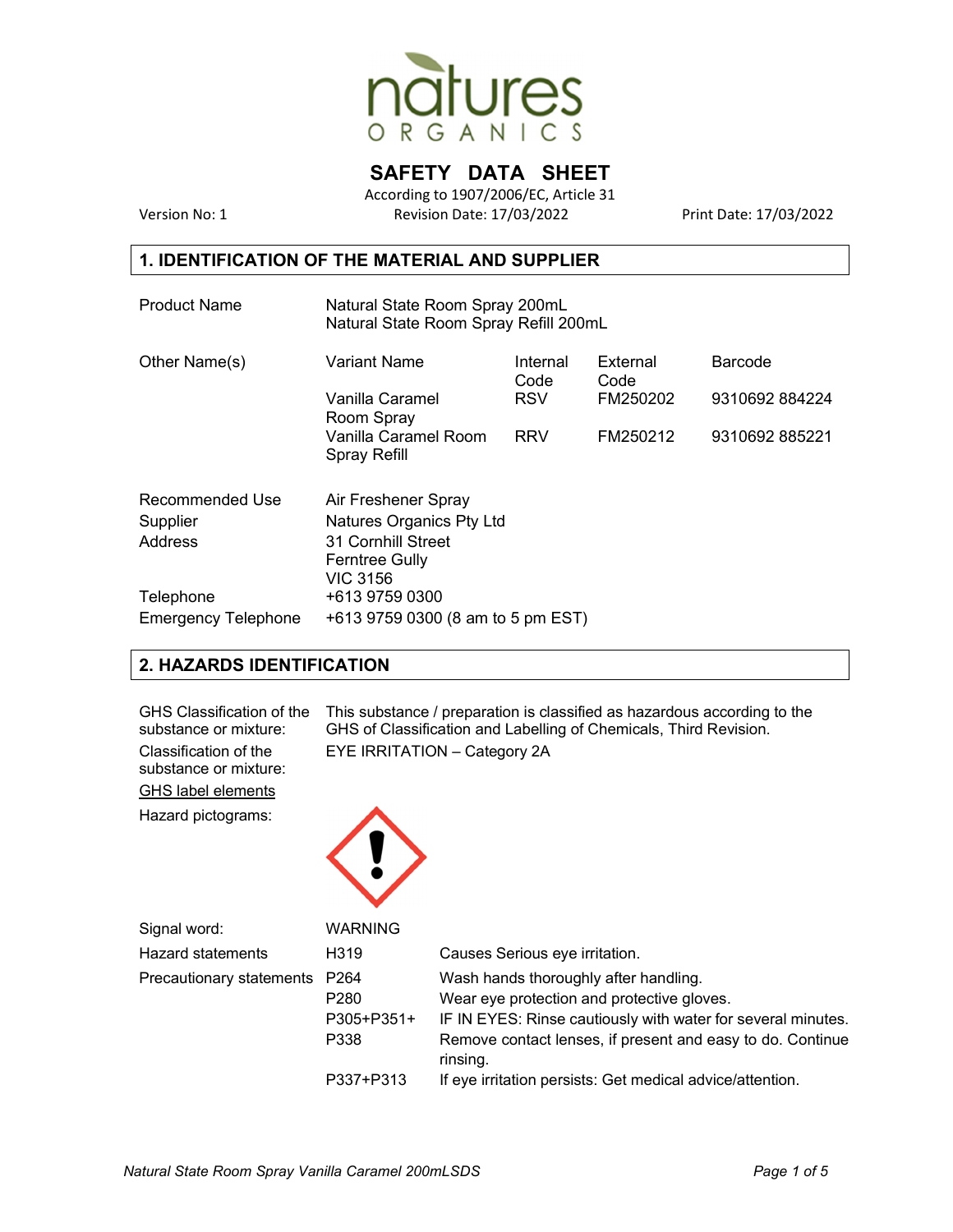### **3. COMPOSITION/INFORMATION ON INGREDIENTS**

| <b>Chemical Name</b>                               | CAS<br>Number | Proportion (%) |
|----------------------------------------------------|---------------|----------------|
| Ethanol                                            | 64-17-5       | $< 10\%$       |
| Lauryl (Coconut) Alcohol Polyethylene Glycol Ether | 68439-50-9    | < 10%          |
| Fragrance                                          |               | < 10%          |
| Sodium Lauroyl Sarcosinate                         | 137-16-6      | $< 1\%$        |
| <b>Citric Acid</b>                                 | 77-92-9       | $1\%$          |
| Sodium Benzoate                                    | 532-32-1      | $1\%$          |
| Potassium Sorbate                                  | 24634-61-5    | $1\%$          |
| Ingredients determined not to be hazardous         |               | To 100%        |

The authorities of the European Community have selected 26 fragrance ingredients which are considered to be potential allergens. If any of these 26 fragrance ingredients are determined to be present at a level of 10 ppm (= 0.001%) or more in a leave-on personal care product or at a level of 100 ppm (= 0.01%) or more in a rinse-off personal care product or detergent product, then they must be included as an ingredient on the product label if the product is to be sold in the European Community. Whilst Australian legislation and regulations for personal care products and detergent products does not require such ingredient disclosure, it is provided in the table below in the interests of transparency and to assist consumers in making an informed choice.

| Variant         | Fragrance ingredients which are considered to be potential allergens present |
|-----------------|------------------------------------------------------------------------------|
|                 | in the product at a level of 100 ppm $(=0.01\%)$ or more                     |
| Vanilla Caramel | None                                                                         |

| <b>4. FIRST AID MEASURES</b> |                                                                                                                                                                                                         |  |
|------------------------------|---------------------------------------------------------------------------------------------------------------------------------------------------------------------------------------------------------|--|
|                              |                                                                                                                                                                                                         |  |
| Ingestion                    | Rinse mouth with water. Do not induce vomiting. Give plenty of water to<br>drink. Seek medical advice or contact the Poisons Information Centre<br>(phone Australia 13 1126; New Zealand 0800 764 766). |  |
| Eye                          | Immediately hold eyes open and flush with water for at least 15 minutes.<br>If irritation persists, seek medical advice.                                                                                |  |
| <b>Skin</b>                  | Wipe off excess with tissue or towel. Remove contaminated clothing.<br>Wash well with plenty of soap and water. If irritation or rash occurs, seek<br>medical advice.                                   |  |
| Inhalation                   | Avoid directly breathing mist/spray.                                                                                                                                                                    |  |
| <b>First Aid Facilities</b>  | Workcover recommended first aid facilities appropriate to the size of the<br>workplace.                                                                                                                 |  |
| Advice to Doctor             | Treat symptomatically.                                                                                                                                                                                  |  |

### **5. FIRE FIGHTING MEASURES**

| Extinguishing media                              | Water spray or fog. Foam, dry chemical powder or carbon dioxide<br>extinguishers.                                                                                                                                                                                                   |
|--------------------------------------------------|-------------------------------------------------------------------------------------------------------------------------------------------------------------------------------------------------------------------------------------------------------------------------------------|
| Hazards from<br>combustion products              | This mixture is not combustible under normal conditions. However, it will<br>break down under fire conditions and the hydrocarbon component will<br>burn. In a large fire, heating may produce toxic fumes containing oxides<br>of carbon and nitrogen as well as sulfur compounds. |
| Personal protective<br>equipment<br>Hazchem code | Fire fighters to wear self-contained breathing apparatus and suitable<br>protective clothing.<br>None assigned.                                                                                                                                                                     |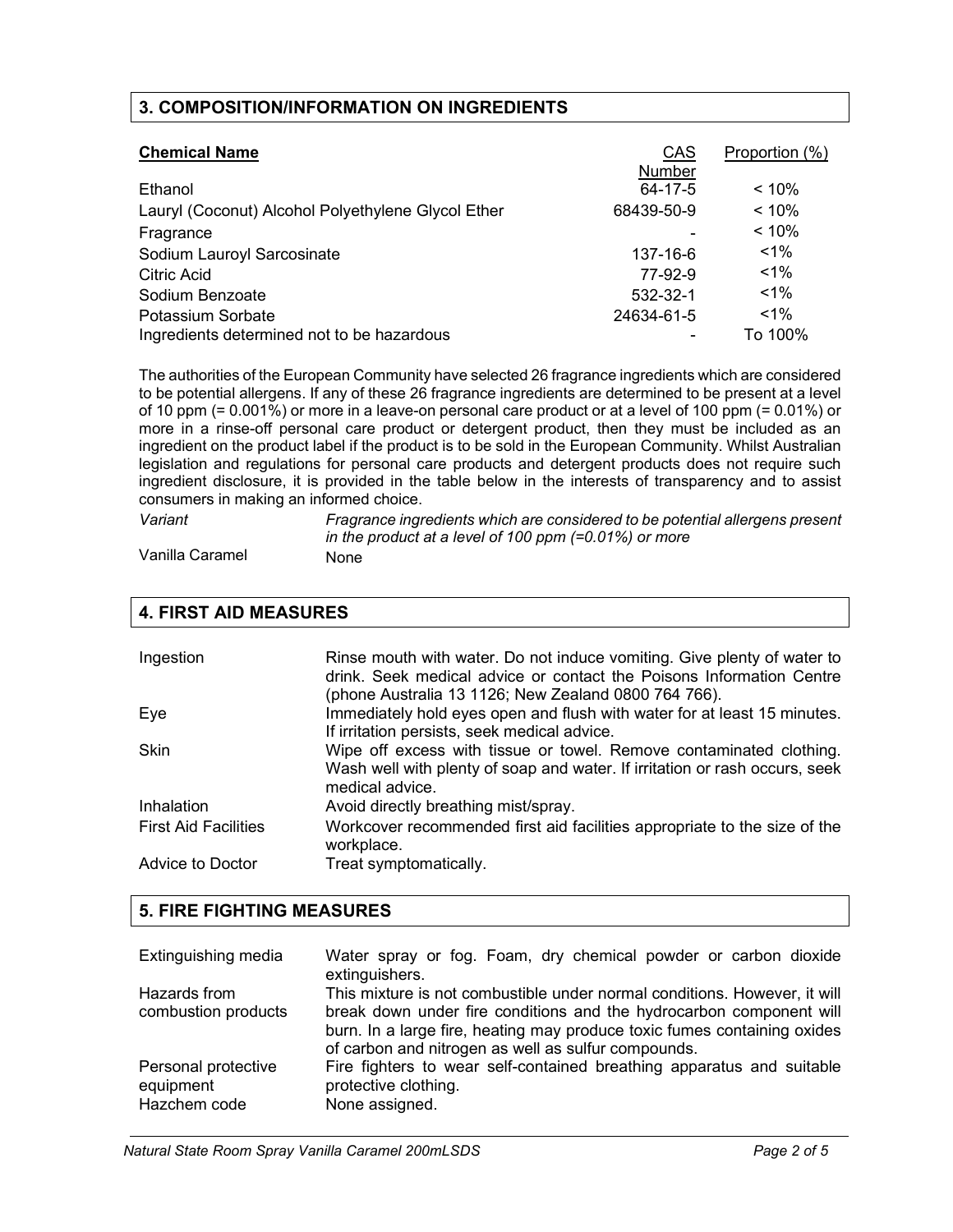# **6. ACCIDENTAL RELEASE MEASURES**

|                                              | Emergency procedures Slippery when spilt. Avoid accidents, clean up immediately. Wear                                                       |
|----------------------------------------------|---------------------------------------------------------------------------------------------------------------------------------------------|
|                                              | personal protective equipment.                                                                                                              |
| Methods and materials<br>for containment and | Contain spill to prevent contamination of drains/ water ways. Use<br>absorbent material such as sand or earth. Collect and seal in properly |
| clean up                                     | labelled containers for disposal in accordance with local regulations.<br>Wash area down with water to remove residual material.            |

#### **7. HANDLING AND STORAGE**

| Precautions for safe           | Avoid skin and eye contact. Use in well ventilated areas.                                                                                                                                                                           |
|--------------------------------|-------------------------------------------------------------------------------------------------------------------------------------------------------------------------------------------------------------------------------------|
| handling                       |                                                                                                                                                                                                                                     |
| Conditions for safe<br>storage | Store in original containers in a cool, dry, well ventilated area and out of<br>direct sunlight. Store away from foodstuffs, foodstuff containers and<br>incompatible materials such as acids, alkalis and strong oxidizing agents. |
| Storage incompatibility        | Acids, alkalis and strong oxidizing agents.                                                                                                                                                                                         |

# **8. EXPOSURE CONTROLS/PERSONAL PROTECTION**

|                                                                          | National exposure standards: Australia (1)                                                                                                                                                                                                                                                                                                                                                                                      |                 |                                     |                         |                                                                                                                     |                       |                                                                                                                      |                |
|--------------------------------------------------------------------------|---------------------------------------------------------------------------------------------------------------------------------------------------------------------------------------------------------------------------------------------------------------------------------------------------------------------------------------------------------------------------------------------------------------------------------|-----------------|-------------------------------------|-------------------------|---------------------------------------------------------------------------------------------------------------------|-----------------------|----------------------------------------------------------------------------------------------------------------------|----------------|
| Ingredient                                                               |                                                                                                                                                                                                                                                                                                                                                                                                                                 | CAS No. (a)     | TWA                                 |                         |                                                                                                                     | STEL                  |                                                                                                                      | <b>Notices</b> |
|                                                                          |                                                                                                                                                                                                                                                                                                                                                                                                                                 |                 | ppm $\overline{^{(b)}}$             | $mg/m^{\frac{1}{3(c)}}$ | $ppm^{(b)}$                                                                                                         | mg/m <sup>3 (c)</sup> | Category                                                                                                             |                |
| Ethanol                                                                  |                                                                                                                                                                                                                                                                                                                                                                                                                                 | 64-17-5         | 1000                                | 1880                    |                                                                                                                     |                       |                                                                                                                      |                |
| where:<br><b>TWA</b><br>$\equiv$<br>$STEL =$<br>(1)<br>(a)<br>(b)<br>(c) | Time Weighted average<br>Short Term Exposure Limit<br>Worksafe Australia Exposure Standard for Atmospheric Contaminants in Occupational Environment<br>[NOHSC:1003 1995]<br>CAS No. (Chemical Abstracts Service) is a unique identifying number that is assigned to each<br>chemical.<br>Parts of vapour or gas per million of contaminated air by volume at 25°C and 1 atm.<br>Milligrams of substance per cubic metre of air. |                 |                                     |                         |                                                                                                                     |                       |                                                                                                                      |                |
| Sk                                                                       | Absorption through the skin may be a significant source of exposure.                                                                                                                                                                                                                                                                                                                                                            |                 |                                     |                         |                                                                                                                     |                       |                                                                                                                      |                |
| <b>Biological limit values:</b><br>Not available                         |                                                                                                                                                                                                                                                                                                                                                                                                                                 |                 |                                     |                         |                                                                                                                     |                       |                                                                                                                      |                |
| Engineering controls:                                                    |                                                                                                                                                                                                                                                                                                                                                                                                                                 |                 | Use in well ventilated areas.       |                         |                                                                                                                     |                       |                                                                                                                      |                |
| Personal protective<br>equipment:                                        |                                                                                                                                                                                                                                                                                                                                                                                                                                 | Eyes:<br>Other: | Hands:<br>Clothing:<br>Respiratory: | using the toilet.       | Generally not required.<br>Generally not required.<br>applications, wear suitable gloves.<br>Not normally a hazard. |                       | Not required under normal conditions of use. For industrial<br>Always wash hands before smoking, eating, drinking or |                |

# **9. PHYSICAL AND CHEMICAL PROPERTIES**

| Appearance            | Clear pale colourless liquid       |
|-----------------------|------------------------------------|
| Odour                 | Vanilla & Caramel / Characteristic |
| pH (undiluted)        | $4.5 - 5.5$                        |
| Vapour Pressure (kPa) | Not available                      |
| <b>Boiling Point</b>  | Approximately 80°C (water)         |
| <b>Melting Point</b>  | Not available                      |
| Solubility in water   | Readily dispersible                |
|                       |                                    |

*Natural State Room Spray Vanilla Caramel 200mLSDS Page 3 of 5*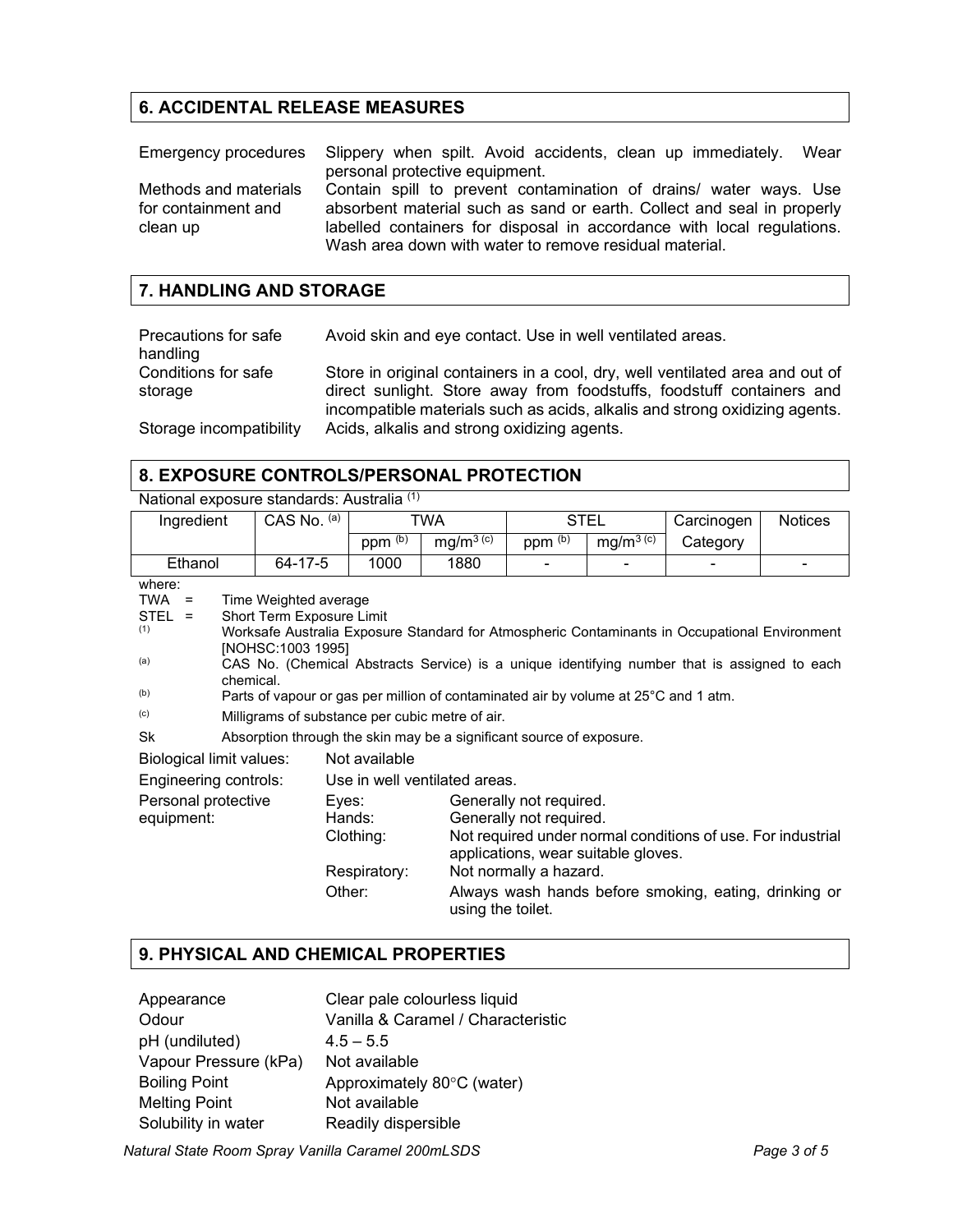| <b>Specific Gravity</b><br>Flash Point $(°C)$<br><b>Flammability Limits</b> | Approximately 0.99 @ 20°C<br>Approximately 48°C<br>Not flammable-Does not sustain combustion |
|-----------------------------------------------------------------------------|----------------------------------------------------------------------------------------------|
| Ignition temperature<br>$(^{\circ}C)$                                       | Not available                                                                                |
| Specific heat value                                                         | Not available                                                                                |
| VOC content                                                                 | $~10\%$                                                                                      |
| Evaporation rate                                                            | Not available                                                                                |
| Viscosity                                                                   | Like water $@$ 20 $°C$                                                                       |
| Volatile component (%)                                                      | Not available                                                                                |
| Saturated vapour                                                            | Not available                                                                                |
| pressure                                                                    |                                                                                              |
| Decomposition<br>temperature                                                | Not available                                                                                |

# **10. STABILITY AND REACTIVITY**

| Chemical stability     | Stable under normal conditions.                     |
|------------------------|-----------------------------------------------------|
| Conditions to avoid    | Excessive heat.                                     |
| Incompatible materials | Acids, alkalis, strong oxidising agents.            |
| Hazardous              | Thermal degradation may produce irritating vapours. |
| decomposition products |                                                     |
| Hazardous reactions    | Not known.                                          |

### **11. TOXICOLOGICAL INFORMATION**

| Potential health effects<br>Acute |                                                                                                                                                                                                                                                                                 |
|-----------------------------------|---------------------------------------------------------------------------------------------------------------------------------------------------------------------------------------------------------------------------------------------------------------------------------|
| Swallowed                         | The ATE has been calculated to be $>$ 5000, so the product is not<br>considered to be toxic according to GHS criteria. May cause irritation if<br>directly introduced to the mouth, throat and stomach. Symptoms may<br>include vomiting, abdominal pain, diarrhoea and nausea. |
| Eye                               | The eye irritation Cat 2A score has been determined to be $> 1$ , so the<br>product is considered by GHS to cause Cat 2A eye irritation. May cause<br>mild to moderate irritation to the eyes, including redness and stinging.                                                  |
| <b>Skin</b>                       | Repeated or prolonged skin contact may lead to irritation.<br>May cause allergic skin reaction.                                                                                                                                                                                 |
| Inhaled                           | Not normally a hazard due to the non-volatile nature of the product.                                                                                                                                                                                                            |
| Chronic                           | No information available.                                                                                                                                                                                                                                                       |

## **12. ECOLOGICAL INFORMATION**

| Ecotoxicity: | Hazardous to the aquatic environment - acute: Cat. 2<br>The product has not been tested. The statement has been derived<br>from summation of substances in the formula.<br>The following data applies to the active ingredient: |               |                         |       |
|--------------|---------------------------------------------------------------------------------------------------------------------------------------------------------------------------------------------------------------------------------|---------------|-------------------------|-------|
|              |                                                                                                                                                                                                                                 | DID No. $(2)$ | $LG_{50}/EC_{50}$       | NOEC. |
|              | Alcohols, C12-14, ethoxylated 2111                                                                                                                                                                                              |               | $0.40$ mg/L $0.27$ mg/L |       |
|              | Perfume                                                                                                                                                                                                                         | 2549          | 2.00 mg/L N Av          |       |